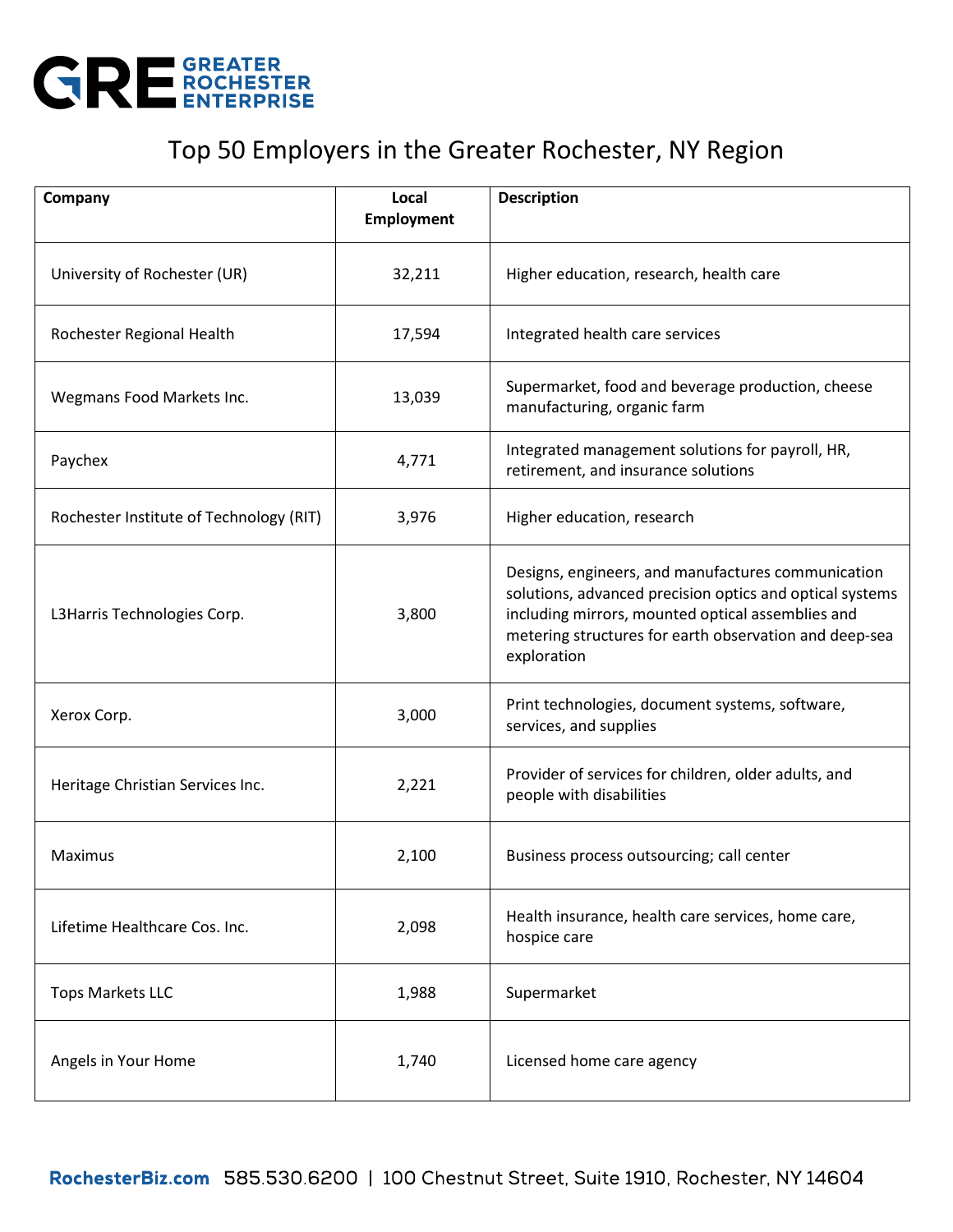| YMCA of Greater Rochester                            | 1,725 | Childcare services; health, recreation and wellness<br>programs and services                                                                     |
|------------------------------------------------------|-------|--------------------------------------------------------------------------------------------------------------------------------------------------|
| Lifetime Assistance Inc.                             | 1,723 | Provider of services to people with developmental<br>disabilities and their families                                                             |
| <b>Hurlbut Care Communities</b>                      | 1,600 | Skilled nursing; long-term care and short-term<br>rehabilitation facilities                                                                      |
| Finger Lakes Health                                  | 1,473 | Health care services                                                                                                                             |
| Eastman Kodak Co.                                    | 1,318 | Consumer, professional, health care and other<br>imaging products and related services                                                           |
| <b>Charter Communications Inc.</b><br>(dba Spectrum) | 1,300 | Telecommunications                                                                                                                               |
| Bob Johnson Auto Group                               | 1,267 | Automotive sales and service                                                                                                                     |
| Hillside Family of Agencies                          | 1,175 | Health, education, and human services programs<br>and resources                                                                                  |
| Ortho Clinical Diagnostics Inc.                      | 1,165 | Medical device manufacturing                                                                                                                     |
| Bausch + Lomb Inc.                                   | 1,160 | Manufacturer of optics, photonics, and imaging<br>products                                                                                       |
| CDS Life Transitions Inc.                            | 1,107 | Provides personalized life planning and transition<br>support to people with intellectual and<br>developmental disabilities, people with chronic |
| St. Ann's Community                                  | 1,104 | Senior housing and health services provider                                                                                                      |
| <b>Goulds Pumps</b>                                  | 1,100 | Industrial, commercial, and consumer pumps                                                                                                       |
| <b>Frontier Communications</b>                       | 1,088 | Telecommunications                                                                                                                               |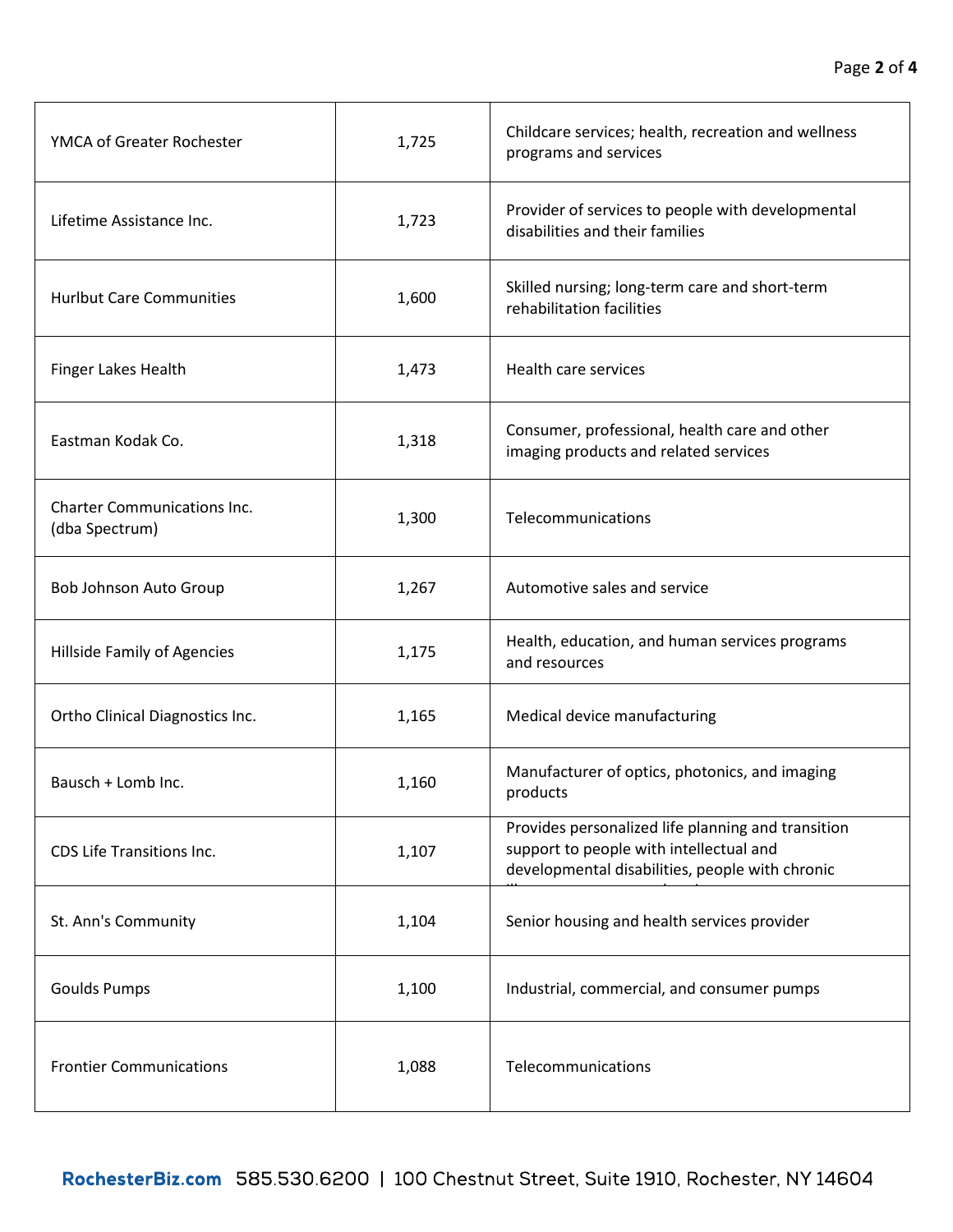| LiDestri Food & Drink                       | 1,088 | Food, beverages, and spirits                                                                         |
|---------------------------------------------|-------|------------------------------------------------------------------------------------------------------|
| Rochester Gas & Electric Corp. (RG&E)       | 1,038 | Utility; energy services                                                                             |
| <b>ADT Security Services LLC</b>            | 1,000 | Monitoring services                                                                                  |
| St. John's Healthcare                       | 993   | Independent and enhanced assisted living,<br>rehabilitation services, and skilled nursing care       |
| CooperVision Inc.                           | 991   | Soft contact lenses and related products                                                             |
| General Motors (GM) Rochester<br>Operations | 928   | Fuel injection and emission control products                                                         |
| Pioneer Credit Recovery                     | 900   | Collections; call center                                                                             |
| <b>ESL Federal Credit Union</b>             | 877   | Personal banking, business banking, and wealth<br>management services                                |
| St. John Fisher College                     | 863   | Higher education                                                                                     |
| Companion Care of Rochester Inc.            | 845   | Home care agency for individuals receiving Medicaid                                                  |
| <b>Thermo Fisher Scientific</b>             | 825   | Manufactures and supplies products and services for<br>scientific research and clinical laboratories |
| All-American Home Care                      | 825   | Home health care provider                                                                            |
| Monroe Community Hospital                   | 800   | Certified residential health care facility                                                           |